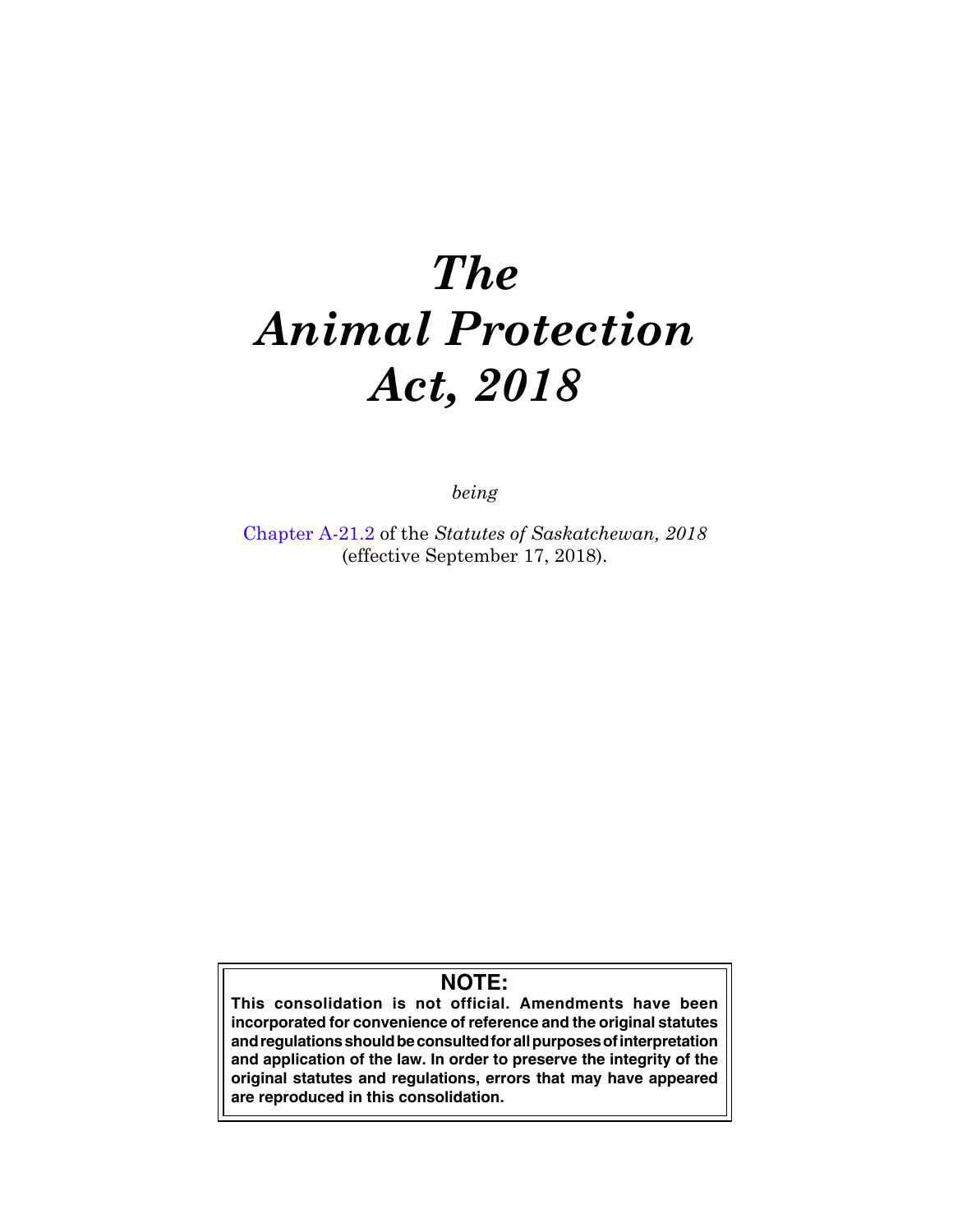# Table of Contents

#### PART 1 **Preliminary Matters**

Short title

Definitions and Interpretation for Parts 2, 4 and 5

PART 2 **Protection of Animals**

DIVISION 1

# **Animal Care Duties and Prohibitions**

- Animal care duties
- Prohibition
- Prohibition re transporting unfit animals
- Humane slaughter and euthanasia
- Veterinarian's duty to report contraventions

#### DIVISION 2 **Administration**

- Animal protection agencies
- Animal protection officers
- Prescribed animal protection officers as peace officers
- Identification

# DIVISION 3

# **Intervention and Relief of Distress**

- Inspection
- Relief of distress
- Authority to enter premises
- Custody of abandoned animals
- Notification of person responsible for animal
- Sale, gift or other disposition of animal
- Destruction of animal
- Liability for expenses incurred
- Lien on animals

#### DIVISION 4

#### **General**

- Appeal to Court of Queen's Bench
- Appeal to Court of Appeal
- Offence and penalty
- Order for custody
- Animal protection agency or minister may apply for compliance order
- Immunity
- Service

#### PART 3

#### **Protection of Certain Animals against Dogs**

- Definitions for Part
- Dogs causing injury or damage
- Offence and penalty
- Action for damages

#### PART 4

#### **Protection of Service Animals**

- Definition for Part
- Interference with service animal prohibited
- Offence and penalty

#### PART 5

#### **Other Matters**

- Limitation on prosecution
- Regulations

#### PART 6 **Repeal, Transitional, Consequential Amendments**

- **and Coming into Force**
- SS 1999, c A-21.1 repealed
- Transitional
- SS 2005, c M-36.1, section 374 amended
- SS 2010, c N-5.2, section 395 amended
- Coming into force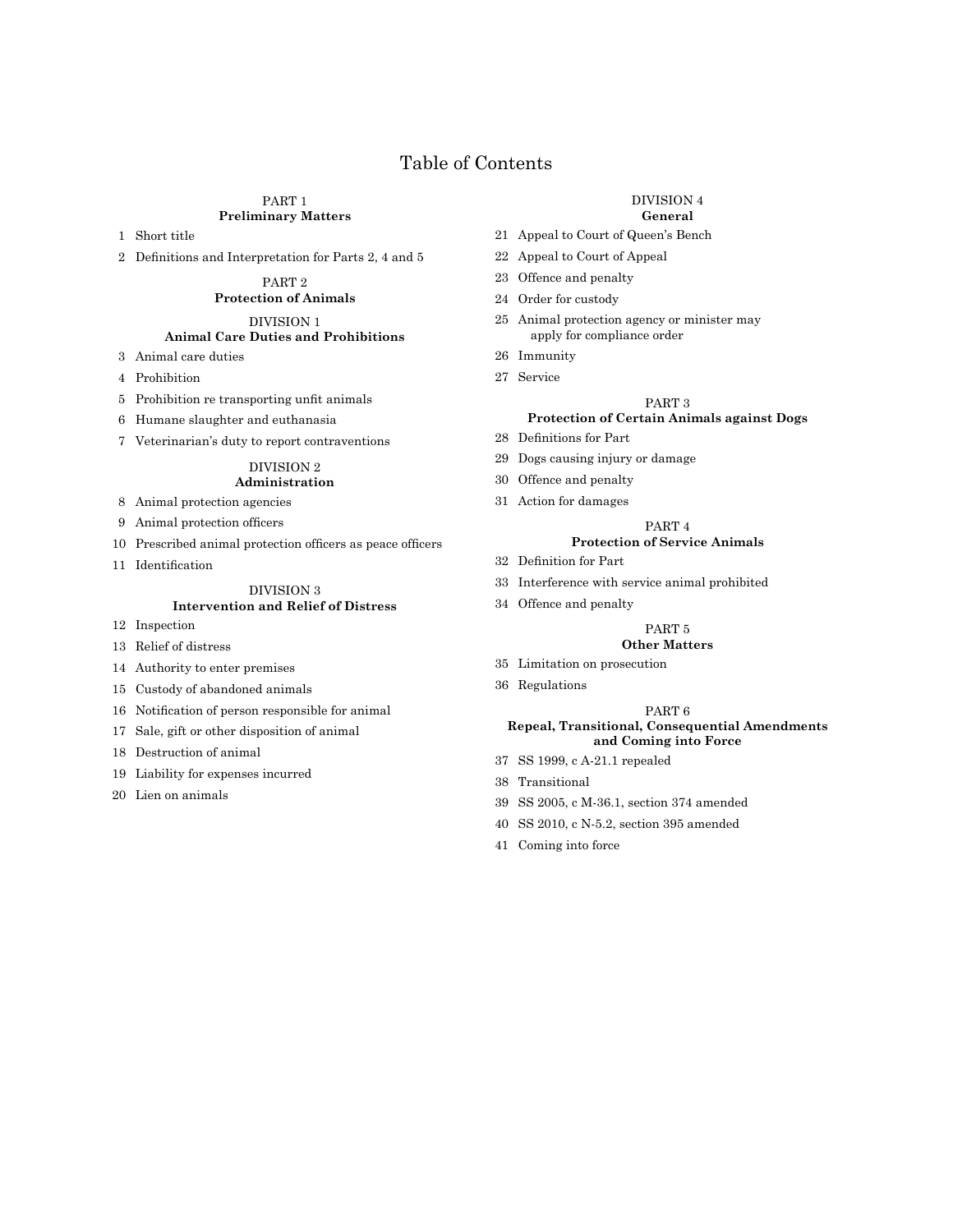# **[CHAPTER A-21.2](https://publications.saskatchewan.ca:443/api/v1/products/90573/formats/107489/download)**

# An Act respecting the Protection of Animals and making consequential amendments to certain Acts

# PART 1

# **Preliminary Matters**

#### **Short title**

**1** This Act may be cited as *The Animal Protection Act, 2018*.

**Definitions and Interpretation for Parts 2, 4 and 5**

**2**(1) In Parts 2, 4 and 5:

**"abandoned animal"** means an animal that:

(a) is apparently ownerless and not running at large;

(b) is found on rented premises after the expiration or termination of the tenancy agreement;

(c) is found on premises after the owner has sold or vacated the premises; or

(d) by agreement between the animal's owner and another person, has been left in the care of the other person and has not been retrieved from the other person more than 4 days after the agreed-on retrieval time;

**"animal"**, subject to the regulations, means any animal other than a human being;

"animal protection agency" means any organization that is designated as an animal protection agency pursuant to subsection 8(1) and includes a humane society designated pursuant to subsection 38(2);

#### **"animal protection officer"** means:

- (a) a member of the Royal Canadian Mounted Police;
- (b) a member of a municipal police service; or

(c) a person appointed as an animal protection officer pursuant to section 9 for the purposes of Part 2 and includes a person appointed pursuant to subsection 38(3) or subsection 38(4);

**"business day"** means a day other than a Saturday, Sunday or holiday;

**"caretaker"** means an individual who:

- (a) has an appropriate facility in which to keep an animal; and
- (b) agrees to care for the animal in accordance with Part 2;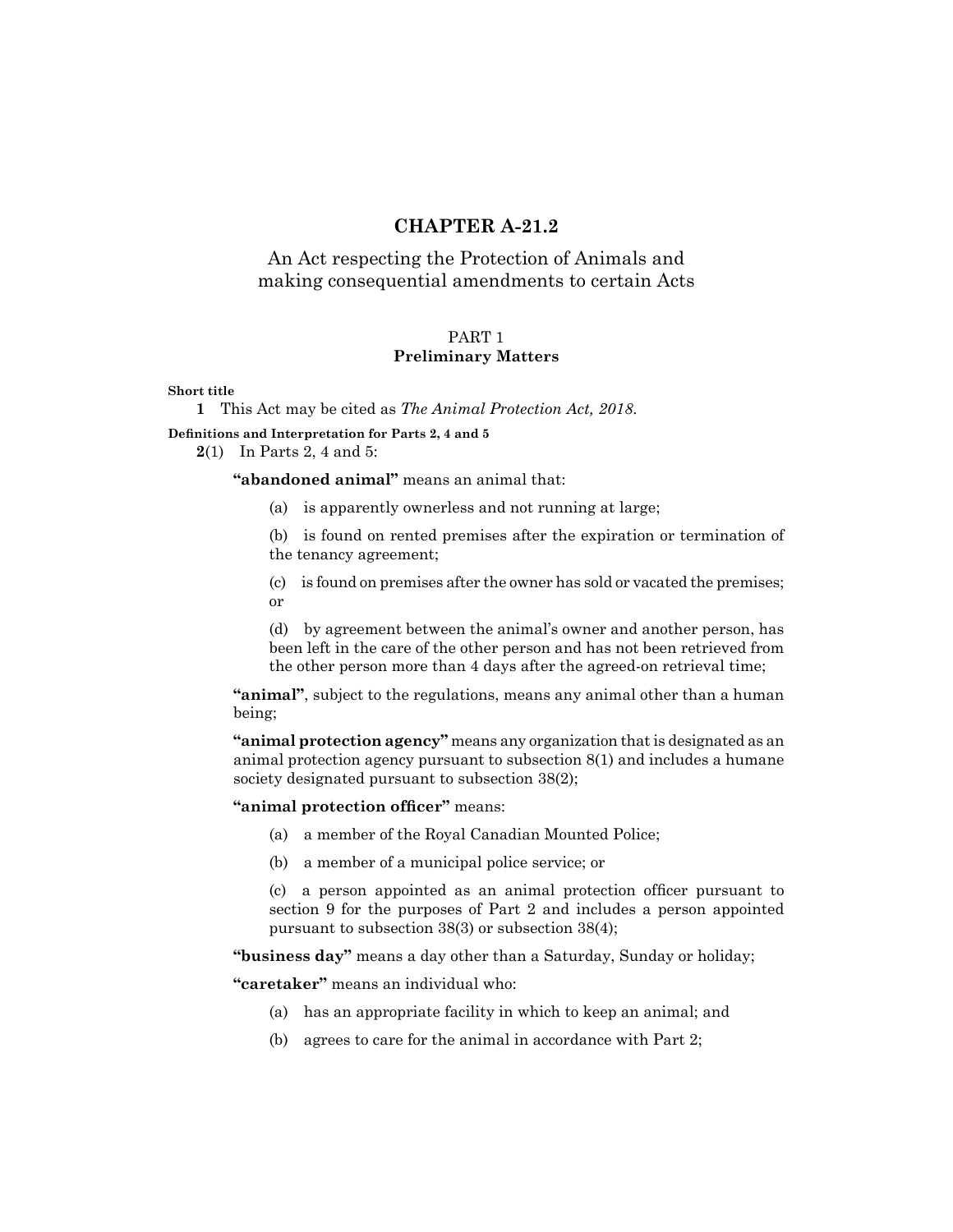**"corrective action order"** means an order made pursuant to clause 13(3)(d);

**"court"**, other than in sections 21, 22 and 25, means the Provincial Court of Saskatchewan;

**"minister"** means the member of the Executive Council to whom for the time being the administration of this Act is assigned;

**"prescribed"** means prescribed in the regulations;

**"vehicle"** includes an aircraft or water craft;

**"veterinarian"** means a registered member of the Saskatchewan Veterinary Medical Association who is in good standing and who is licensed to practise veterinary medicine in Saskatchewan.

- (2) An animal is in distress if it is:
	- (a) deprived of:

(i) food or water sufficient to maintain the animal in a state of good health;

- (ii) care or shelter; or
- (iii) veterinary care or medical attention;
- (b) in need of reasonable protection from injurious heat or cold;
- (c) wounded, ill, in pain, suffering, abused or neglected;
- (d) kept in conditions that:
	- (i) are unsanitary;
	- (ii) will significantly impair the animal's health or well-being over time;
	- (iii) cause the animal extreme anxiety or suffering; or
	- (iv) contravene the prescribed standards, codes of practice or guidelines; or

(e) abandoned by its owner or by a person responsible for the animal in a manner that causes, or is likely to cause, distress resulting from any or all of the factors listed in this section.

(3) Notwithstanding anything in this Act, an animal is not considered to be in distress if it is handled:

(a) in the case of a class of animals for which there is a standard, code of practice or guideline that is prescribed as acceptable, in a manner consistent with the standard, code of practice or guideline that is prescribed as acceptable;

- (b) in accordance with generally accepted practices of animal management; or
- (c) in a manner that is otherwise reasonable in the circumstances.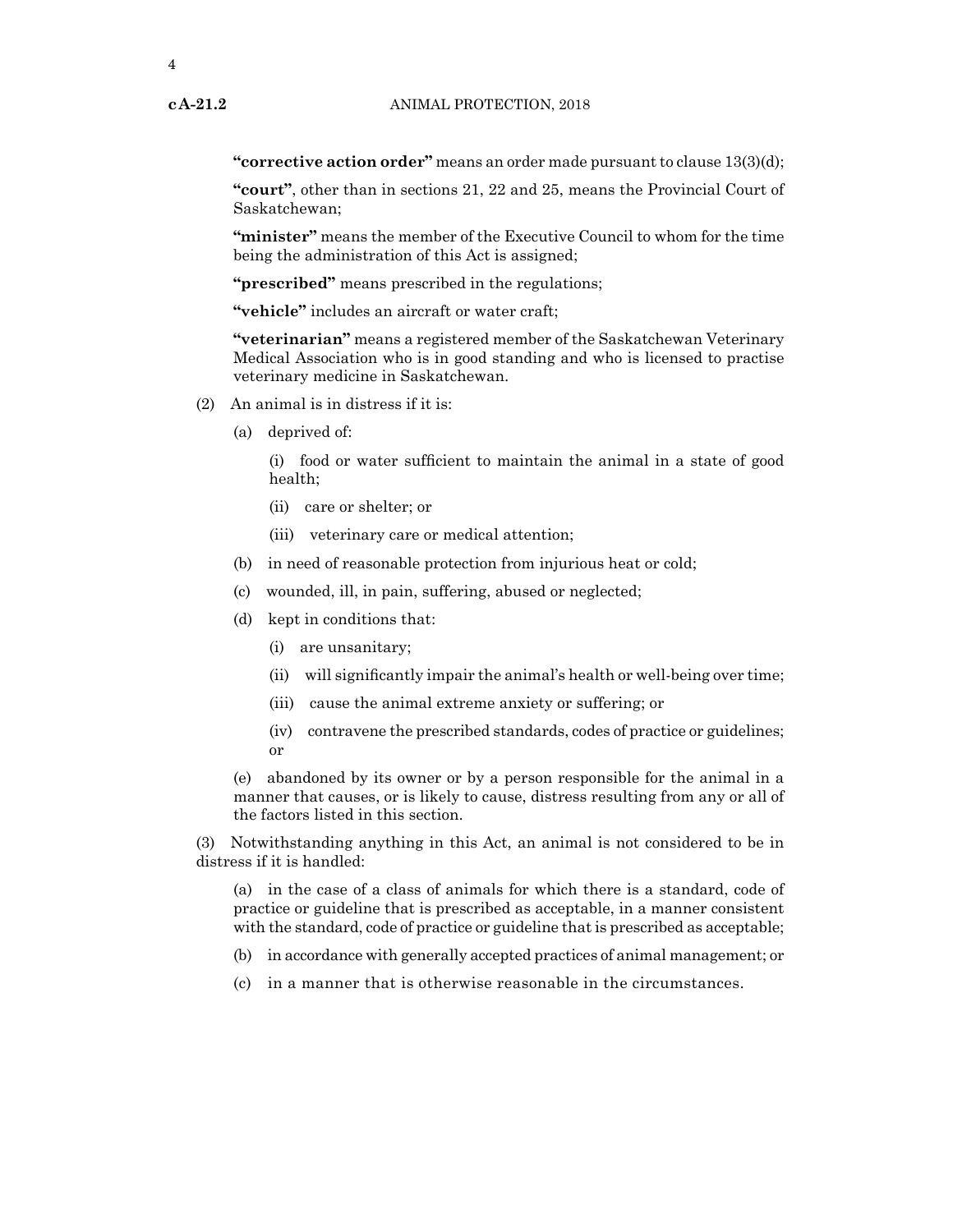(4) For the purposes of Parts 2 and 4, a person responsible for an animal includes a person who:

- (a) owns an animal;
- (b) has custody or control of an animal; or
- (c) has custody or charge of a minor who is the owner of an animal.

2018, cA-21.2, s.2.

# PART 2 **Protection of Animals**

# DIVISION 1 **Animal Care Duties and Prohibitions**

#### **Animal care duties**

**3**(1) Subject to subsection (2), a person responsible for an animal:

(a) shall ensure that the animal is provided with food and water sufficient to maintain the animal in a state of good health;

(b) shall provide the animal with adequate veterinary care or medical attention when the animal is wounded or ill;

(c) shall provide the animal with adequate shelter and reasonable protection from injurious heat or cold; and

(d) shall not significantly impair the animal's health or well-being by confining the animal to an enclosure or area:

- (i) with inadequate space;
- (ii) with unsanitary conditions;
- (iii) with inadequate ventilation or lighting; or
- (iv) without providing an opportunity for exercise.

(2) A person responsible for an animal for which there is a standard, code of practice or guideline that is prescribed as acceptable is deemed to have complied with subsection (1) if that person has complied with the standard, code of practice or guideline.

2018, cA-21.2, s.3.

## **Prohibition**

**4**(1) No person shall cause an animal to be in distress.

(2) No person responsible for an animal shall cause or permit the animal to be or to continue to be in distress.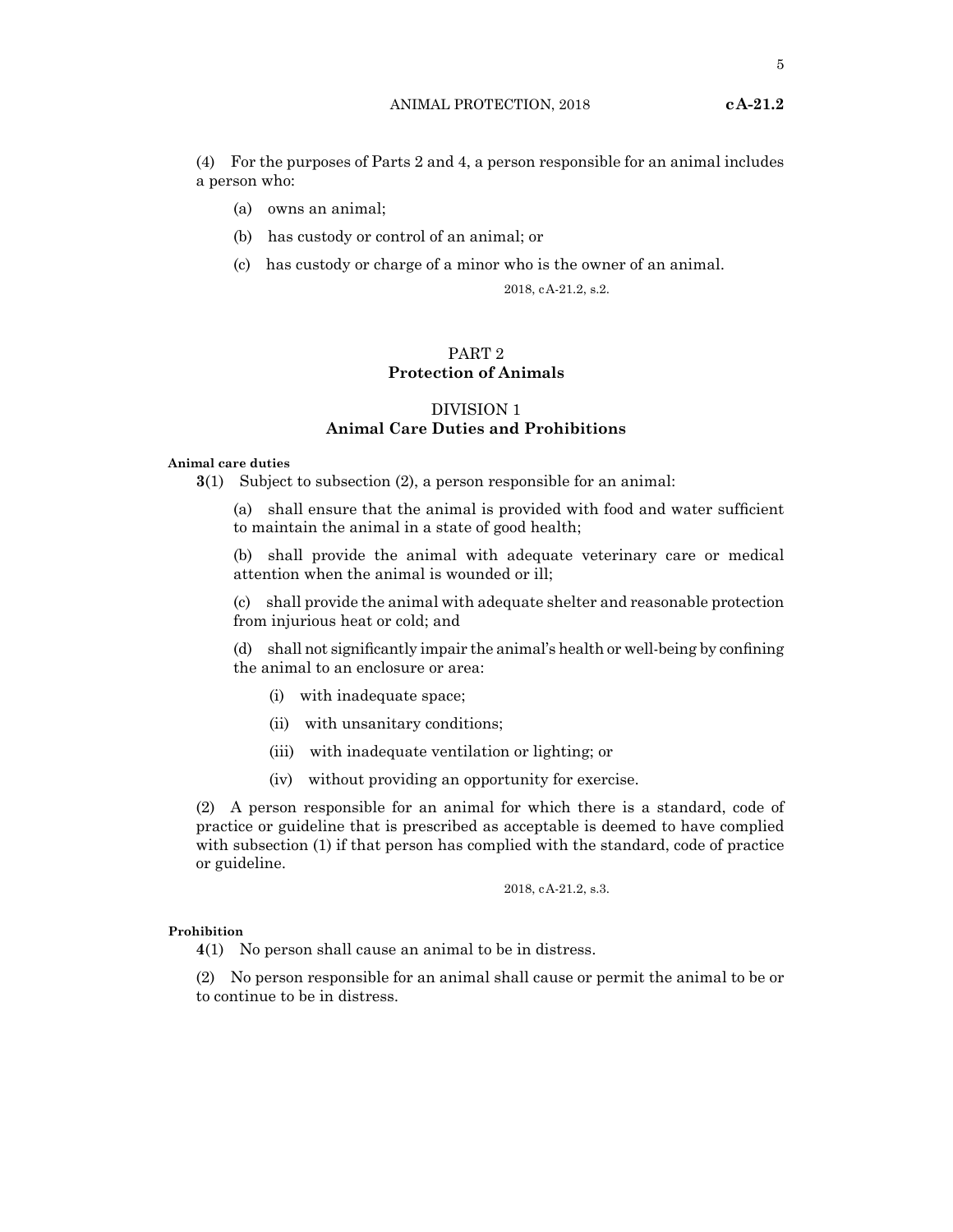(3) This section does not apply if the distress results from an activity carried on in accordance with the regulations or in accordance with reasonable and generally accepted practices of animal care, management, husbandry, hunting, fishing, trapping, pest control or slaughter.

2018, cA-21.2, s.4.

#### **Prohibition re transporting unfit animals**

**5**(1) No person shall load or transport an animal, or permit an animal to be loaded or transported, in a vehicle if, by reason of infirmity, illness, injury, fatigue or any other cause, the animal is unable to stand or would suffer unduly during transport.

(2) Notwithstanding subsection (1), as long as the animal is loaded and transported humanely, a person may transport it to or from a veterinary clinic or the nearest suitable place to obtain veterinary care or medical attention.

2018, cA-21.2, s.5.

#### **Humane slaughter and euthanasia**

**6**(1) If an animal is to be slaughtered or euthanized, the person responsible for the animal or the person who is to slaughter or euthanize the animal shall ensure that the circumstances of its death cause the animal a minimum of pain and anxiety.

(2) Euthanasia must be carried out in a manner that is consistent with the prescribed standards, codes of practice or guidelines and that:

- (a) results in the animal's immediate loss of sensibility; and
- (b) is followed by rapid progression to death.

2018, cA-21.2, s.6.

#### **Veterinarian's duty to report contraventions**

**7**(1) A veterinarian shall, without delay, report to an animal protection officer or agency any event that the veterinarian believes on reasonable grounds is a contravention of sections 3 to 6.

(2) An animal protection officer or agency may require the veterinarian to provide the animal protection officer with additional information relevant to the event that is known by, or readily available to, the veterinarian.

2018, cA-21.2, s.7.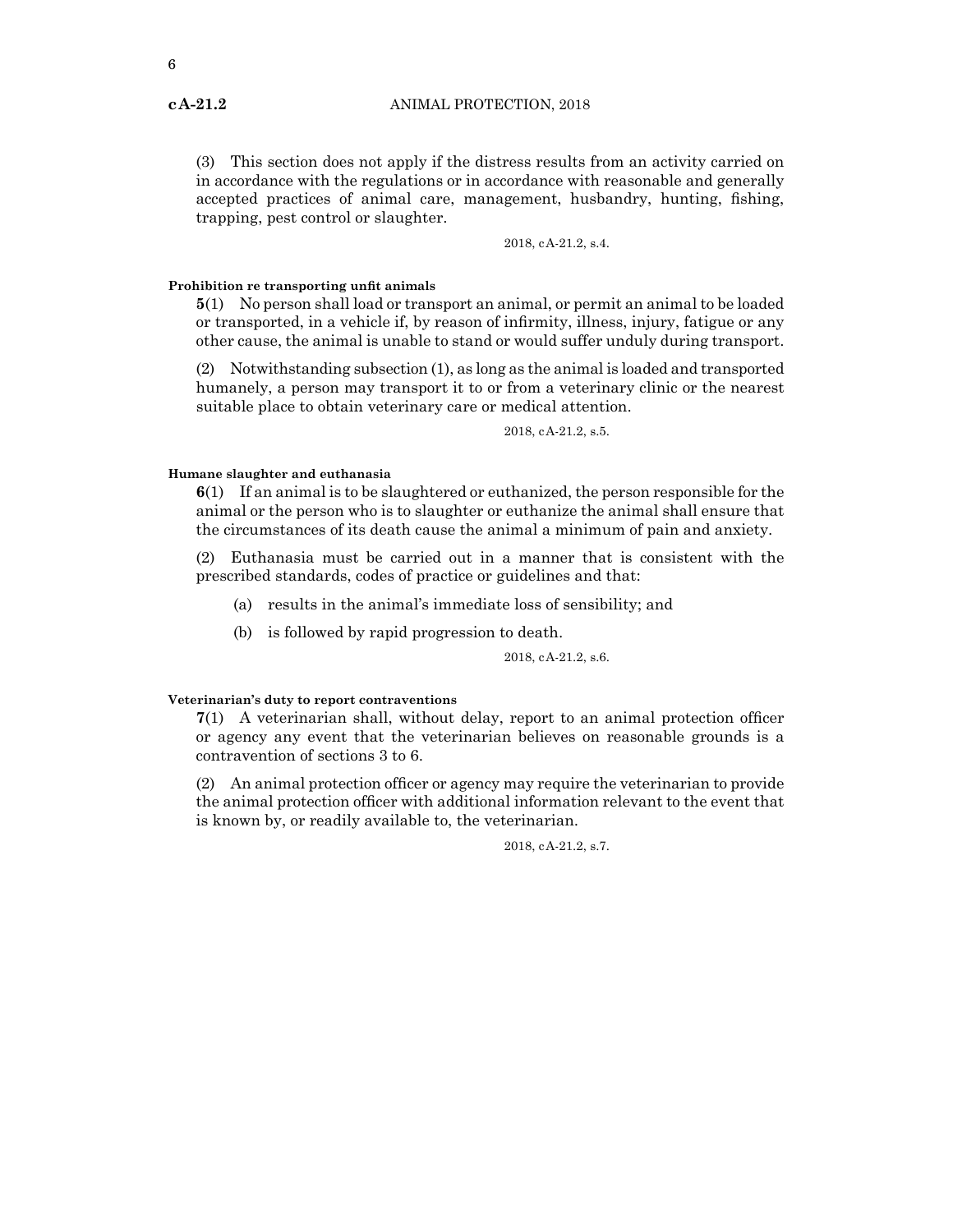# DIVISION 2 **Administration**

#### **Animal protection agencies**

**8**(1) Any of the following is designated as an animal protection agency for the purposes of this Part:

(a) subject to the regulations, any organization approved by the minister that:

(i) is incorporated, continued or registered as a non-profit corporation pursuant to an Act; and

(ii) has as a principal object the prevention of cruelty to animals;

(b) any prescribed organization.

(2) The minister may suspend or cancel the approval mentioned in clause  $(1)(a)$ in accordance with the regulations.

(3) In designating an organization as an animal protection agency, the minister may impose any terms and conditions that the minister considers appropriate.

(4) No animal protection agency shall fail to comply with any term or condition imposed pursuant to subsection (3).

#### 2018, cA-21.2, s.8.

#### **Animal protection officers**

**9**(1) Subject to the regulations, the minister may appoint any person as an animal protection officer for the purposes of this Part who:

(a) meets the prescribed qualifications; and

(b) satisfies the minister that he or she is suitable to be appointed as an animal protection officer.

(2) In appointing an animal protection officer, the minister may impose any terms and conditions that the minister considers appropriate.

(3) No animal protection officer shall fail to comply with any term or condition imposed pursuant to subsection (2).

#### 2018, cA-21.2, s.9.

#### **Prescribed animal protection officers as peace officers**

**10** All prescribed animal protection officers or prescribed classes of animal protection officers have the powers of peace officers to enforce this Part and the regulations made pursuant to this Part and are entitled, while performing their duties, to all the protection to which peace officers are entitled pursuant to the *Criminal Code*.

2018, cA-21.2, s.10.

#### **Identification**

**11** On request, an animal protection officer shall produce his or her certificate of appointment.

2018, cA-21.2, s.11.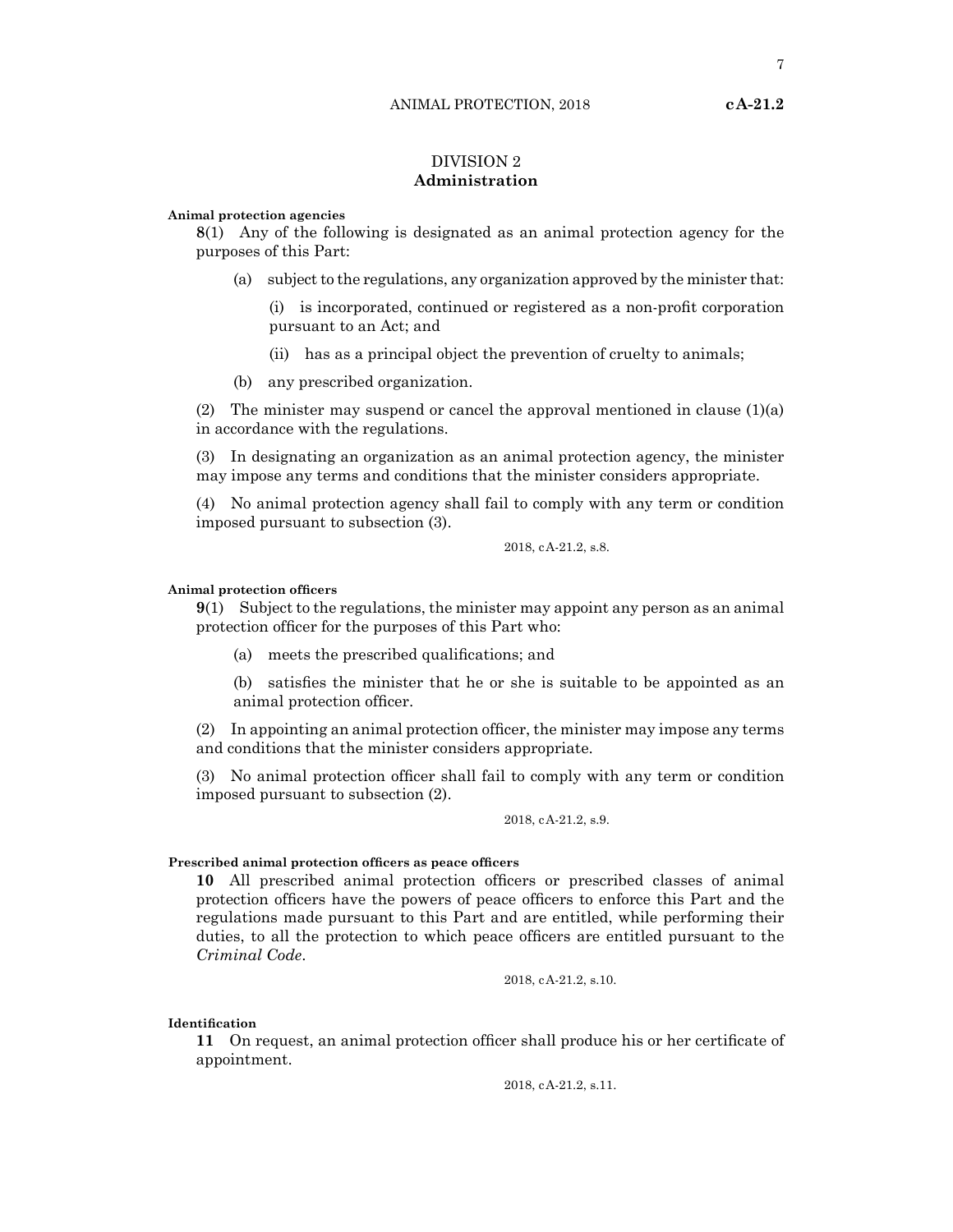## **cA-21.2** ANIMAL PROTECTION, 2018

# DIVISION 3 **Intervention and Relief of Distress**

#### **Inspection**

**12**(1) Any animal protection officer, without a warrant, during ordinary business hours, may enter and inspect any vehicle, place or premises where animals are kept for sale, adoption, slaughter, hire or exhibition or for the provision of a service with respect to the animal, other than a private dwelling, for the purpose of enforcing this Part and the regulations made pursuant to this Part.

(2) No person operating or in charge of any vehicle, place or premises, other than a private dwelling, where animals are kept for the purposes mentioned in subsection (1) shall refuse to permit an animal protection officer to enter the vehicle, place or premises during ordinary business hours for the purposes of inspection mentioned in subsection (1).

2018, cA-21.2, s.12.

#### **Relief of distress**

**13**(1) This section applies if, in a public place, or subject to section 14, in any other place:

(a) an animal is found in distress; or

(b) an animal protection officer has reasonable grounds to believe that an animal is likely to be in distress without the animal protection officer acting pursuant to this section.

(2) In the circumstances mentioned in subsection (1), an animal protection officer may take any action that the animal protection officer considers necessary to relieve or prevent the animal's distress if the person responsible for the animal:

(a) does not promptly take steps to relieve or prevent the animal's distress; or

(b) cannot be found immediately and informed of the animal's distress or the likelihood of its distress.

(3) Without limiting the generality of the foregoing, the animal protection officer may do all or any of the following:

(a) take custody of the animal;

(b) arrange for transportation, food, water, care, shelter and veterinary care or medical attention for the animal;

- (c) deliver the animal into the custody of:
	- (i) an animal protection agency; or

(ii) a caretaker, if there is no animal protection agency near the location where the animal is found or if the animal protection agency does not have an appropriate facility in which to keep the animal;

(d) if the person responsible for the animal is present or may be promptly found, order that person to take any corrective action that, in the opinion of the animal protection officer, is necessary to relieve or preventthe animal's distress.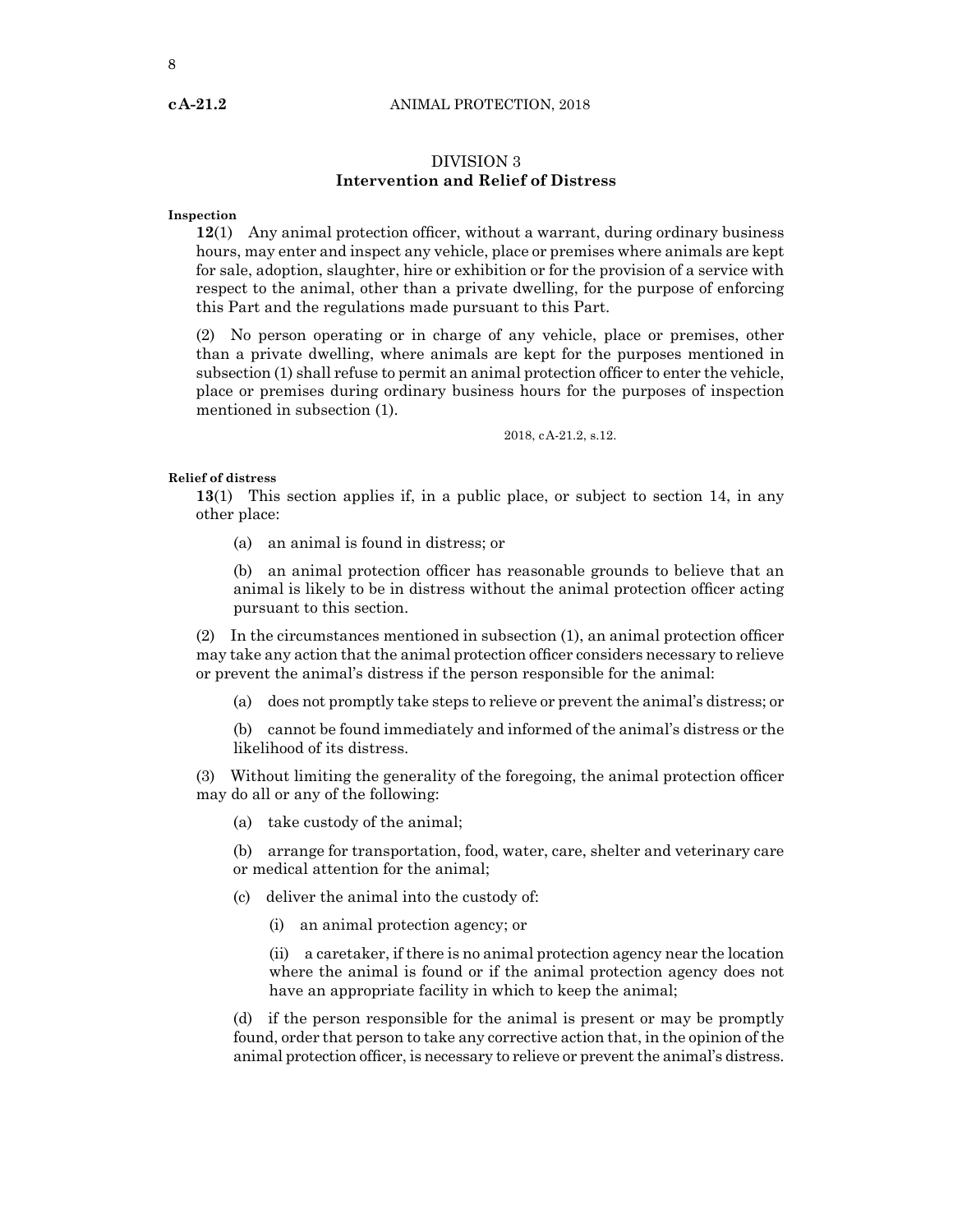(4) An order made pursuant to clause (3)(d) must:

- (a) be in writing;
- (b) state that there is a right to appeal pursuant to section 21; and
- (c) include any other prescribed matters.

(5) An animal protection officer who makes an order pursuant to clause (3)(d) shall specify in the order the period within which any action required by the order is to be performed.

(6) Every person who is served with an order pursuant to clause  $(3)(d)$  shall comply with the order in accordance with its terms until the time that the order is varied, confirmed or cancelled and, if it is varied or confirmed, shall comply with the order as varied or confirmed.

(7) If an order made pursuant to clause  $(3)(d)$  remains in force and has not been appealed or, if it has been appealed, the order has been confirmed, an animal inspection officer may:

(a) enter without a warrant any vehicle, place or premises, other than a private dwelling, where the animalthatis the subject ofthe order is located; and

(b) inspect the animal and the vehicle, place or premises for the purpose of determining whether the order has been complied with, and if the animal protection officer is satisfied that the animal is in distress or is likely to be in distress unless the animal protection officer acts pursuant to this section, may act pursuant to clauses (3)(a), (b) and (c).

(8) If, in the opinion of an animal protection officer, the order made pursuant to clause (3)(d) has been complied with, the animal protection officer shall:

(a) cancel the order; and

(b) promptly serve written notice ofthe cancellation on the person responsible for the animal that is the subject of the order.

(9) Notwithstanding any other provision of this Part, an animal protection officer may destroy an animal, or have an animal destroyed, if the animal is in such distress that, in the opinion of a veterinarian, or if a veterinarian is not readily available, in the opinion of the animal protection officer, the animal cannot be relieved of its distress.

(10) If at any time an animal protection officer no longer believes that an animal would be or likely be in distress if returned to the person responsible for the animal, the animal protection officer shall return the animal to that person.

2018, cA-21.2, s.13.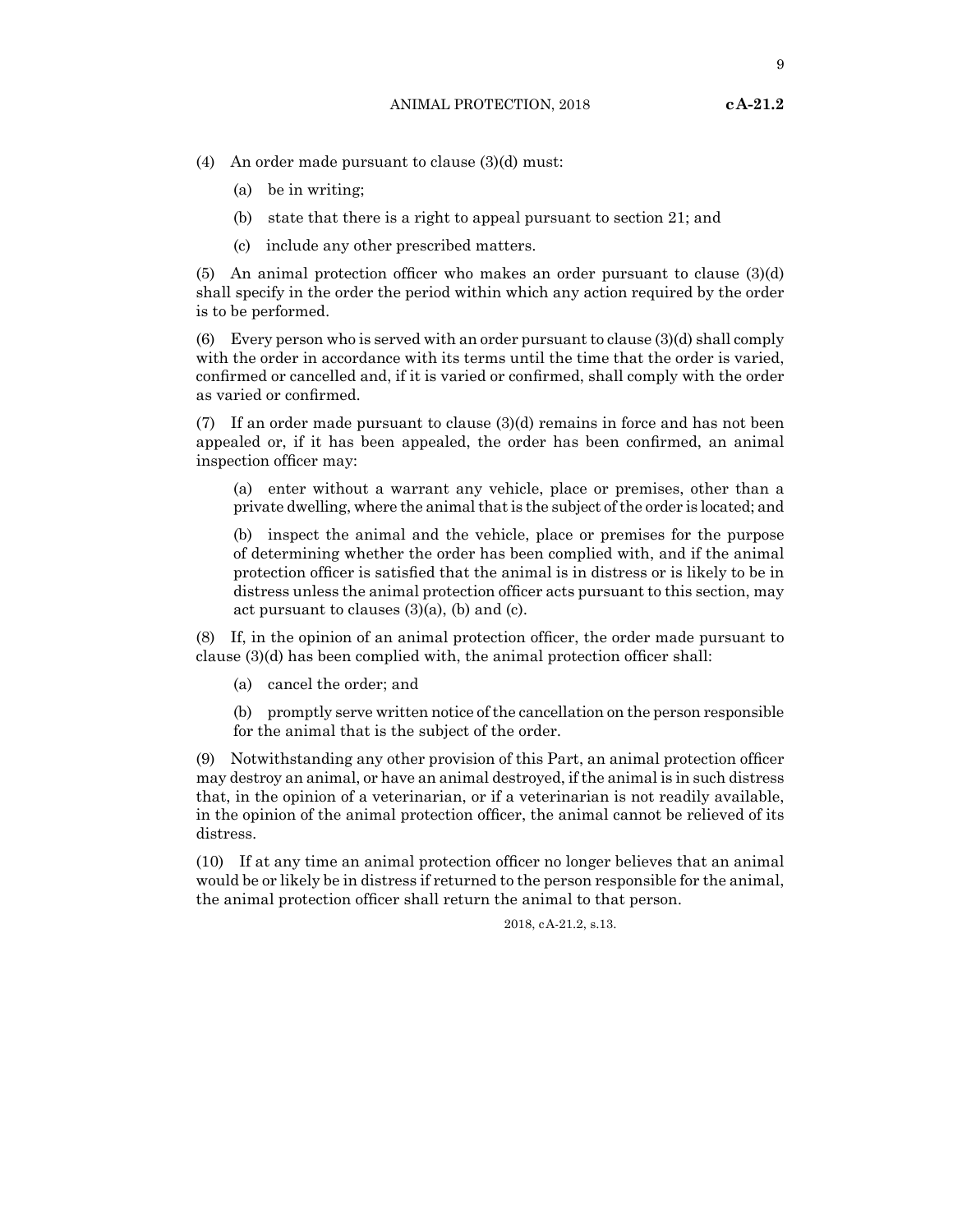#### **Authority to enter premises**

**14**(1) A justice of the peace or a judge of the court may issue a warrant in the prescribed form authorizing an animal protection officer to enter and search any place or premises named, or stop and search any vehicle described, in the warrant if the justice or judge is satisfied by information on the oath or affirmation of the animal protection officer in the prescribed form that there are reasonable grounds to believe:

(a) that an animal is or is likely to be in distress in any place, premises or vehicle; or

(b) that an offence against this Part has occurred and evidence of that offence is likely to be found in the place, premises or vehicle to be searched.

(2) With a warrant issued pursuant to subsection (1), an animal protection officer may:

(a) enter at any time and search any place or premises named in the warrant for the purpose of taking any action authorized by this Part to relieve or prevent the animal's distress;

(b) stop and search any vehicle described in the warrant for the purpose of taking any action authorized by this Part to relieve or prevent the animal's distress;

(c) open and examine any trunk, box, bag, parcel, closet, cupboard or other receptacle that the animal protection officer finds in the place, premises or vehicle; and

(d) seize and remove from any place, premises or vehicle searched anything that may be evidence of an offence against this Part, including the carcass of a dead animal.

(3) Subject to subsection (4), an animal protection officer may exercise all or any of the powers mentioned in subsection (2) without a warrant if:

(a) the conditions for obtaining a warrant exist; and

(b) the animal protection officer has reasonable grounds to believe that the delay necessary to obtain a warrant would result in:

- (i) the death of an animal; or
- (ii) the loss, removal or destruction of evidence.

(4) An animal protection officer shall not enter a private dwelling without a warrant issued pursuant to subsection (2) unless the occupant of the private dwelling consents.

(5) When exercising any power pursuant to this section, an animal protection officer may be accompanied by any specialist or expert whom the animal protection officer considers necessary to carry out the search and seizure or to diagnose and assist an animal in distress or likely to be in distress.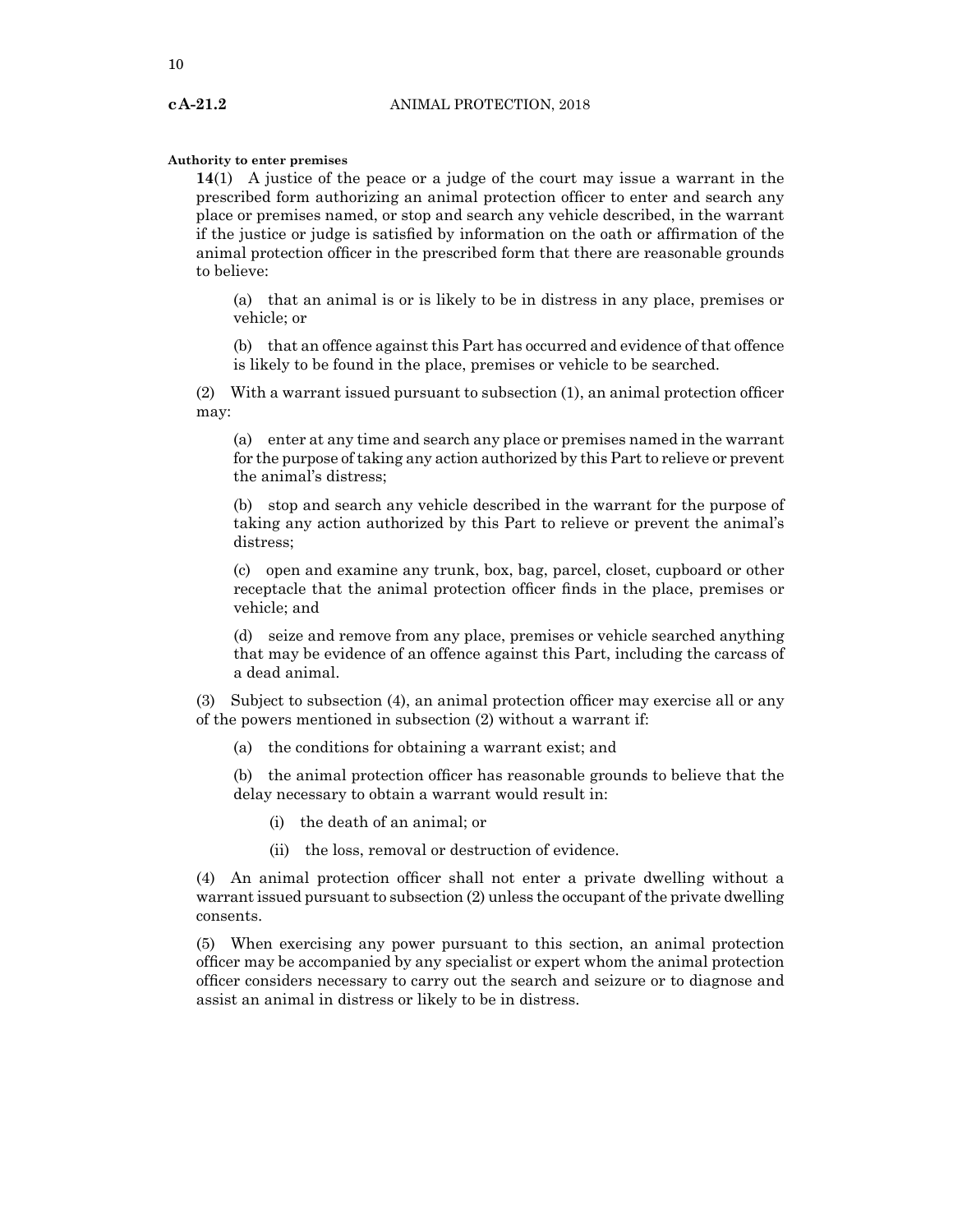(6) When an animal protection officer removes the carcass of a dead animal from any place, premises or vehicle pursuant to this section, the person responsible for that animal has no right in or claim to:

- (a) the carcass; or
- (b) the value of the carcass, if any.

(7) No person shall obstruct any person who is authorized to make an entry pursuant to this section.

2018, cA-21.2, s.14.

#### **Custody of abandoned animals**

**15**(1) An animal protection officer may take an animal into custody if the animal protection officer believes on reasonable grounds that the animal is an abandoned animal.

(2) An animal protection officer who takes an animal into custody pursuant to subsection (1) shall deliver the animal to an animal protection agency or caretaker.

2018, cA-21.2, s.15.

### **Notification of person responsible for animal**

**16**(1) If an animal protection officer intends to destroy an animal or have an animal destroyed pursuant to subsection 13(9), the animal protection officer shall take reasonable steps to locate the person responsible for the animal and to obtain that person's consent to the destruction of the animal.

(2) If, pursuant to subsection 13(3) or 15(2), an animal protection officer delivers an animal into the custody of a caretaker, the animal protection officer shall notify an animal protection agency of the actions taken with respect to the animal.

(3) After an animal is delivered to an animal protection agency pursuant to subsection 13(3) or 15(2) or after an animal protection agency is notified pursuant to subsection (2) that an animal has been delivered to a caretaker, the animal protection agency shall take reasonable steps to locate the person responsible for the animal and, if that person is located, shall notify that person of the actions taken with respect to the animal.

2018, cA-21.2, s.16.

#### **Sale, gift or other disposition of animal**

**17**(1) If the person responsible for an animal that has been delivered into custody pursuant to subsection 13(3) or 15(2) is not located and notified within 5 business days after the day on which the animal was delivered to the animal protection agency or the caretaker, the animal protection agency may sell or give the animal to any person.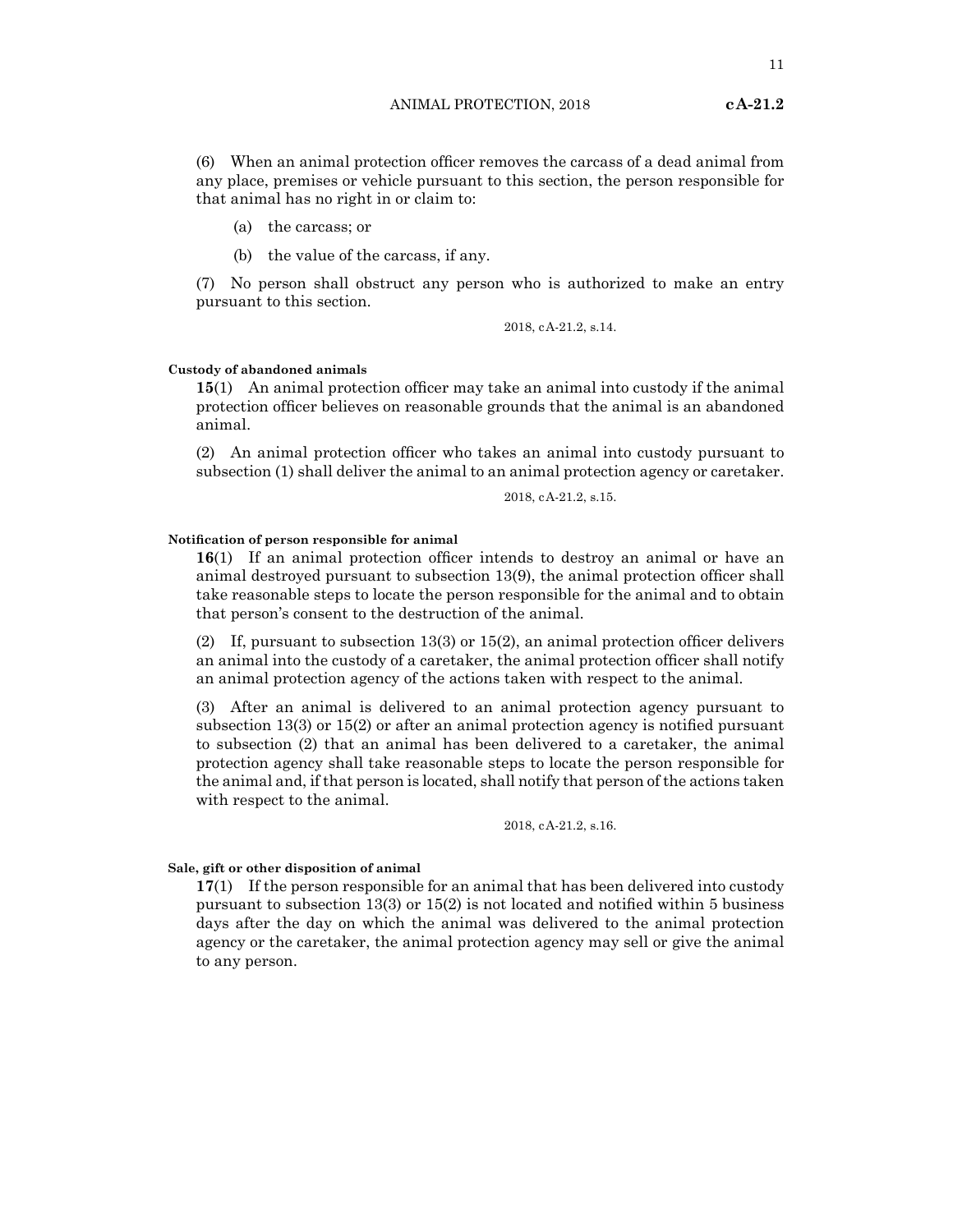(2) An animal protection agency may sell or give an animal delivered into custody pursuant to subsection  $13(3)$  or  $15(2)$  to any person if the person responsible for an animal is located and notified but does not within 5 business days after the day on which the animal was found in or likely to be in distress:

(a) in the case of an animal with respect to which a corrective action order was made, comply with the corrective action order; and

- (b) in accordance with section 19:
	- (i) pay the expenses incurred with respect to the animal; or

(ii) enter into an agreement for the payment of the expenses that is satisfactory to the animal protection agency.

(3) If an animal protection agency sells or gives an animal to any person pursuant to subsection (1) or (2), the animal becomes the property of the person to whom it is sold or given.

(4) The proceeds of a sale of an animal pursuant to subsection (1) or (2) shall be disbursed in the following order of priority:

(a) to pay the expenses of selling the animal;

(b) to pay the other expenses reasonably incurred with respect to the animal pursuant to this Part.

(5) Subject to subsection (6), the animal protection agency may retain the balance of the sale proceeds remaining after the payment of the expenses mentioned in subsection (4).

(6) If the sale proceeds exceed the expenses mentioned in subsection (4), within 30 days after the date of the sale of the animal, the person formerly responsible for the animal may claim the balance from the animal protection agency, and the animal protection agency shall pay the balance to that person, on being satisfied that the person was the person responsible for the animal at the time the animal was delivered into custody.

2018, cA-21.2, s.17.

#### **Destruction of animal**

**18**(1) An animal protection agency may destroy an animal delivered into custody pursuant to subsection 13(3) or 15(2) or have the animal destroyed if, at the expiration of the 5-business day period mentioned in section 17:

(a) the person responsible for the animal has not claimed the animal in accordance with section 17; and

(b) the animal protection agency is unable to sell the animal or give the animal away.

(2) Any person charged with the destruction of an animal pursuant to this Part shall destroy the animal in a humane manner.

2018, cA-21.2, s.18.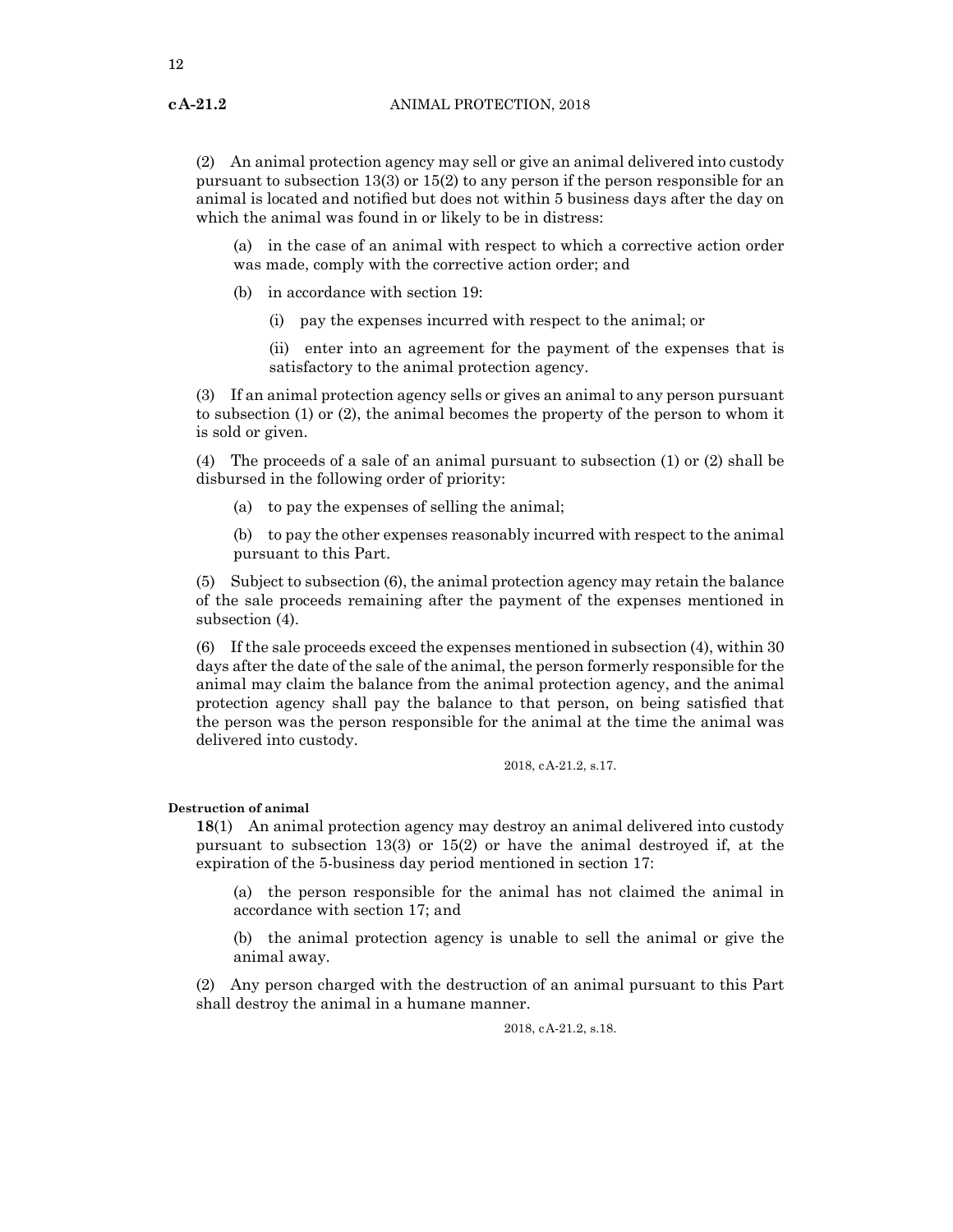13

#### **Liability for expenses incurred**

**19**(1) The person responsible for an animal taken into custody pursuant to subsection 13(3) is liable to the animal protection agency for the expenses reasonably incurred by the animal protection agency, or by a caretaker on behalf of the animal protection agency, pursuant to this Part with respect to the animal.

(2) The animal protection agency may require the person responsible for the animal to pay the expenses for which he or she is liable pursuant to subsection (1) before returning the animal to that person.

(3) If an animal is destroyed pursuant to subsection 13(9), the person responsible for the animal is liable for the expenses of destroying the animal and disposing of the carcass and has no right or claim to any damages resulting from the destruction of the animal.

(4) For the purposes of subsection (3), the expenses of destroying an animal include any veterinarian's inspection fee and any veterinarian's fee for providing an opinion with respect to the animal.

(5) The animal protection agency may recover the expenses mentioned in this section against the person responsible for the animal in any manner provided by law.

(6) If an animal is delivered into the custody of a caretaker pursuant to subsection 13(3), the animal protection agency that is notified of the actions taken with respect to the animal pursuant to subsection 16(2) is liable to the caretaker for the expenses reasonably incurred by the caretaker pursuant to this Part with respect to the animal.

2018, cA-21.2, s.19.

**Lien on animals**

**20**(1) An animal protection agency:

(a) has a lien on any animal delivered into the custody ofthe animal protection agency, or delivered into the custody of a caretaker on behalf of the animal protection agency, pursuant to this Part; and

(b) in addition to the remedies mentioned in section 19, may detain the animal in the custody of the animal protection agency, or in the custody of a caretaker on behalf of the animal protection agency, and may sell the animal, subject to the regulations, if the person responsible for the animal is indebted to the animal protection agency for the expenses mentioned in section 19.

(2) The right of the animal protection agency pursuant to subsection  $(1)$  has priority over, and is not subject to, any existing lien, security interest, purchase-money security interest or any other charge or encumbrance affecting the animal.

2018, cA-21.2, s.20.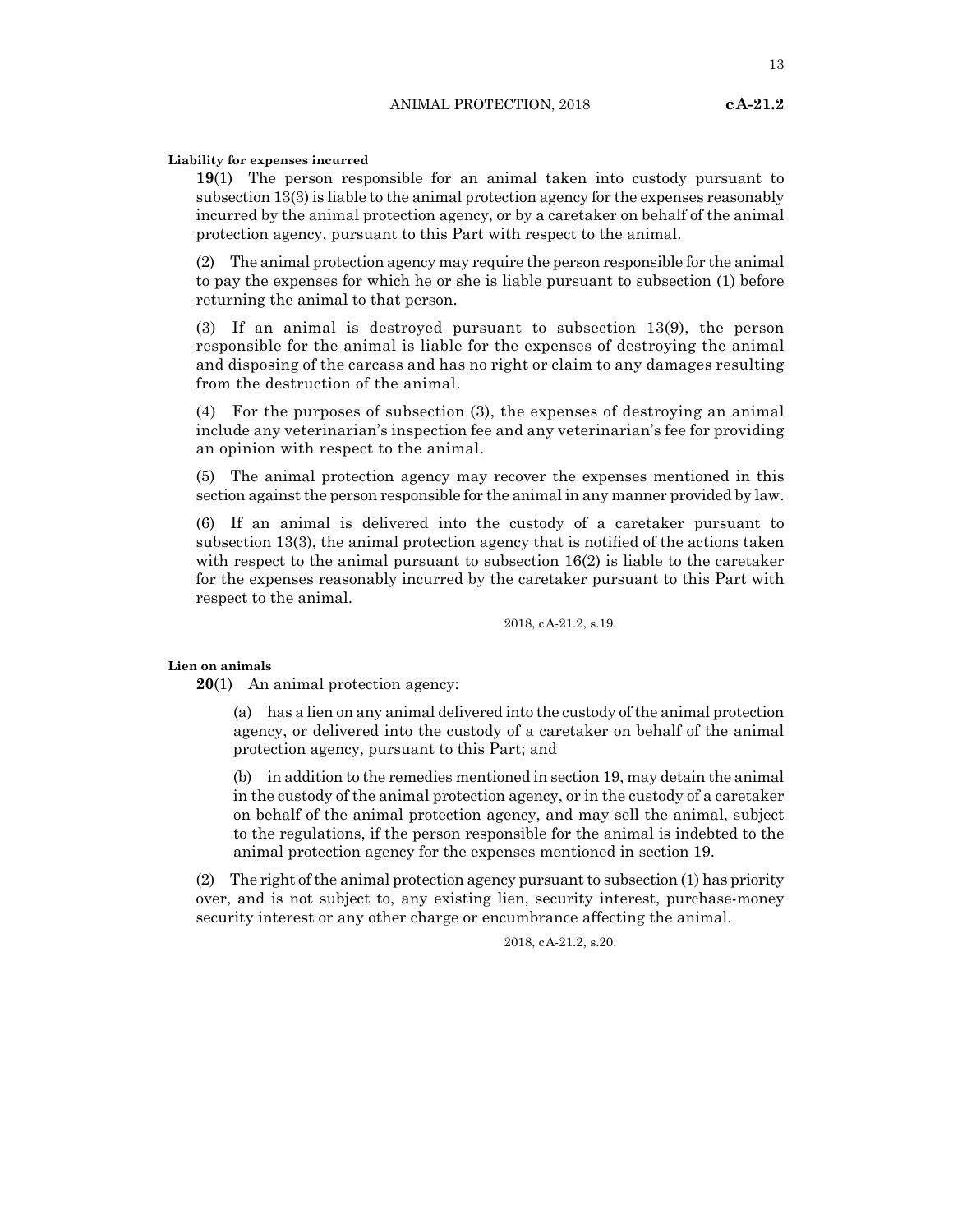# DIVISION 4 **General**

#### **Appeal to Court of Queen's Bench**

**21**(1) A person who is directly affected by an order of an animal protection officer made pursuant to clause 13(3)(d) may appeal the order to a judge of the Court of Queen's Bench.

(2) A person who is directly affected by an order of an animal protection officer and who intends to appeal that order shall file the appeal within 5 business days after the date of service of the order.

(3) A notice of appeal is to be served on:

(a) the animal protection officer;

(b) if the animal has been delivered into the custody of an animal protection agency or a caretaker, the animal protection agency or the caretaker;

- (c) the minister; and
- (d) any other person the Court of Queen's Bench may direct.
- (4) The record of an appeal is to consist of:
	- (a) the order made by the animal protection officer;
	- (b) the notice of appeal commencing the appeal; and
	- (c) any other material that the Court of Queen's Bench may require.

(5) If an appeal is taken pursuant to this section, a judge of the Court of Queen's Bench may:

- (a) dismiss the appeal;
- (b) allow the appeal;
- (c) allow the appeal subject to terms;
- (d) confirm or vary the order of the animal protection officer; or
- (e) make any other order that the judge considers appropriate.

(6) Unless the Court of Queen's Bench orders otherwise, the commencement of an appeal pursuant to this section does not stay the effect of the order being appealed.

2018, cA-21.2, s.21.

#### **Appeal to Court of Appeal**

**22** With leave of a judge of the Court of Appeal, an appeal from any order of the Court of Queen's Bench made pursuant to this Act may be made to the Court of Appeal on a question of law within 20 business days after the date of the order unless otherwise provided in this Act.

2018, cA-21.2, s.22.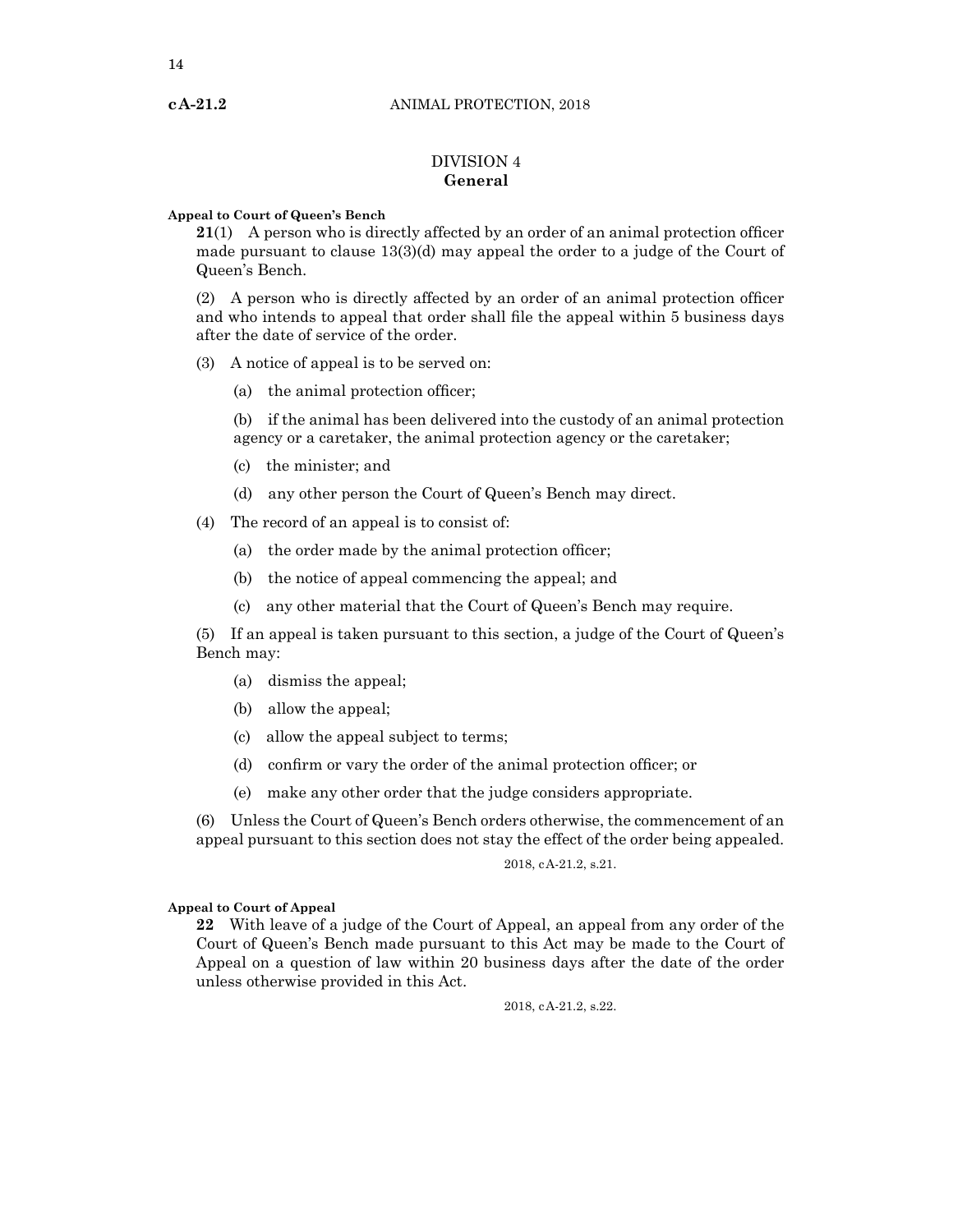15

#### **Offence and penalty**

**23**(1) No person shall:

- (a) fail to comply with a corrective action order;
- (b) fail to comply with a compliance order made pursuant to section 25; or
- (c) contravene any other provision of this Part or the regulations.

(2) Every person who contravenes any provision of subsection (1) is guilty of an offence and liable on summary conviction:

(a) for a first offence:

(i) in the case of an individual, to a fine of not more than \$25,000, to imprisonment for not more than 2 years or to both;

- (ii) in the case of a corporation, to a fine of not more than \$25,000; and
- (b) in the case of a second or subsequent offence:
	- (i) in the case of an individual:

(A) to a fine of not more than \$25,000 and, in the case of a continuing offence, to a further fine of \$1,000 for each day or part of a day during which the offence continues after the first day or part of a day;

- (B) to imprisonment for not more than 2 years; or
- (C) to both the fine and imprisonment; and

(ii) in the case of a corporation, to a fine of not more than \$25,000 and, in the case of a continuing offence, to a further fine of \$1,000 for each day or part of a day during which the offence continues after the first day or part of a day.

(3) If a corporation commits an offence pursuant to this Part, any officer or director ofthe corporation who directed, authorized, assented to, acquiesced in or participated in the commission of the offence is guilty of the offence and liable on summary conviction to the penalties provided for the offence whether or not the corporation has been prosecuted or convicted.

(4) In addition to any penalty imposed pursuant to subsection (2), if a person is found guilty of an offence pursuant to section 4, the court may make an order prohibiting that person from owning or having custody or control of any animal for a period specified by the court.

(5) The court may make an order pursuant to subsection (4) on any terms and conditions that the court considers appropriate, including a term or condition that:

(a) the person provide the applicable animal protection agency with a current address of residence; and

(b) the person allow for inspections by an animal protection officer, without a warrant, to ensure compliance with the order imposed.

2018, cA-21.2, s.23.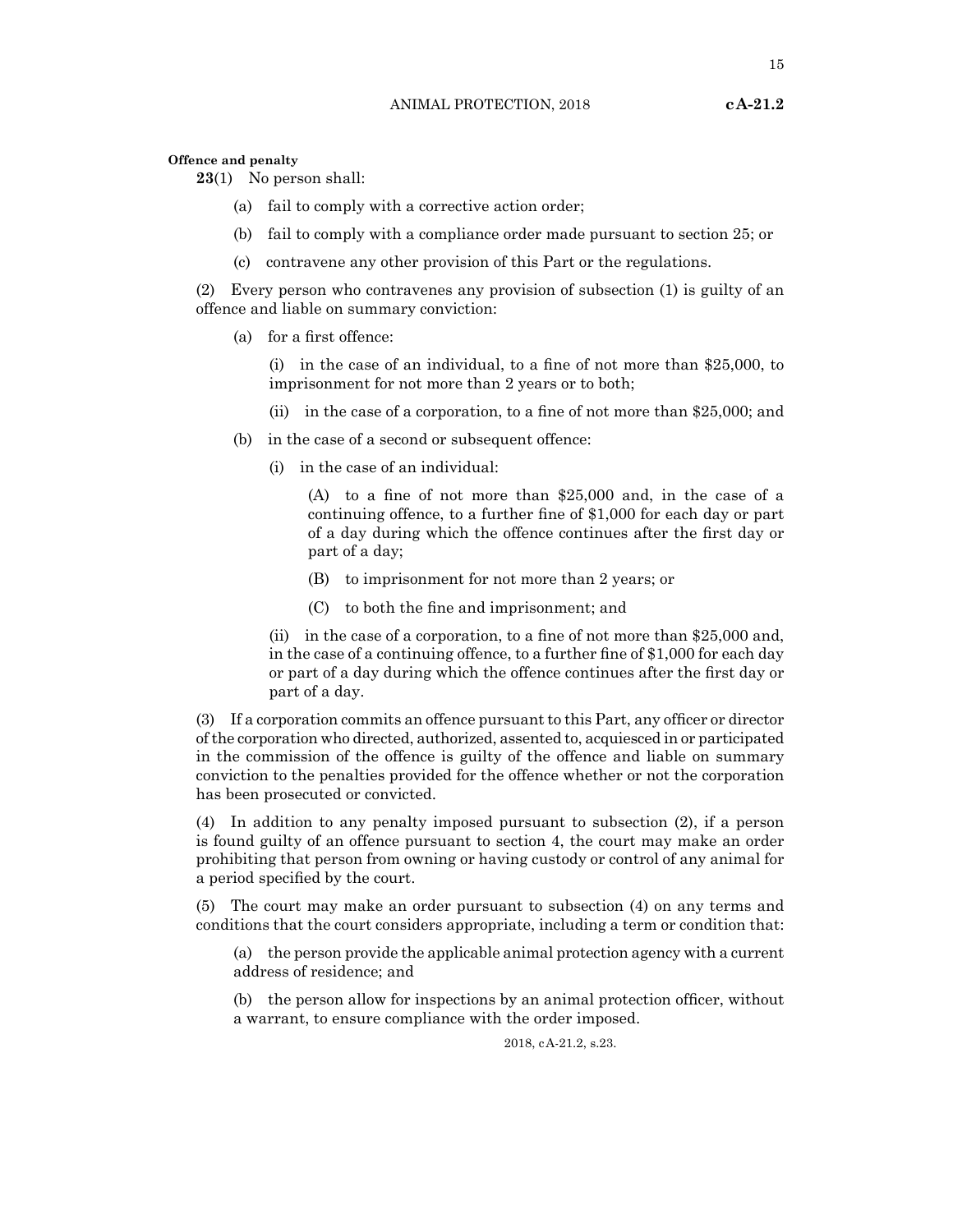**Order for custody**

**24**(1) An animal protection agency may apply to the court for an order of custody of an animal with respect to which a charge has been laid pursuant to section 23.

(2) On an application pursuant to this section, the court may make an order on any terms and conditions it considers appropriate, including granting the animal protection agency, or a caretaker on behalf of the animal protection agency, custody of the animal pending the outcome of any proceeding pursuant to section 23, notwithstanding that the person responsible for the animal:

(a) has, in accordance with section 19, paid the expenses incurred with respect to the animal; and

(b) has requested the return of the animal.

2018, cA-21.2, s.24.

**Animal protection agency or minister may apply for compliance order**

**25**(1) Subject to any directions of the minister, an animal protection agency or the minister may apply to a judge of the Court of Queen's Bench for all or any of the following:

(a) an order compelling a person to comply with this Act, the regulations or an order made pursuant to this Act;

(b) an order enjoining any person from proceeding contrary to this Act, the regulations or an order made pursuant to this Act.

(2) If an animal protection agency makes an application pursuant to subsection (1), the animal protection agency shall serve notice of an application pursuant to this section on:

(a) the person against whom the order is being sought; and

(b) the minister.

(3) On an application pursuant to this section, the judge of the Court of Queen's Bench may:

(a) make the order requested or any other order that the judge considers appropriate on any terms and conditions that the judge considers appropriate; or

(b) dismiss the application.

(4) The animal protection agency or the minister may apply for an order pursuant to this section whether or not an order pursuant to this Act has been made with respect to the matter.

2018, cA-21.2, s.25.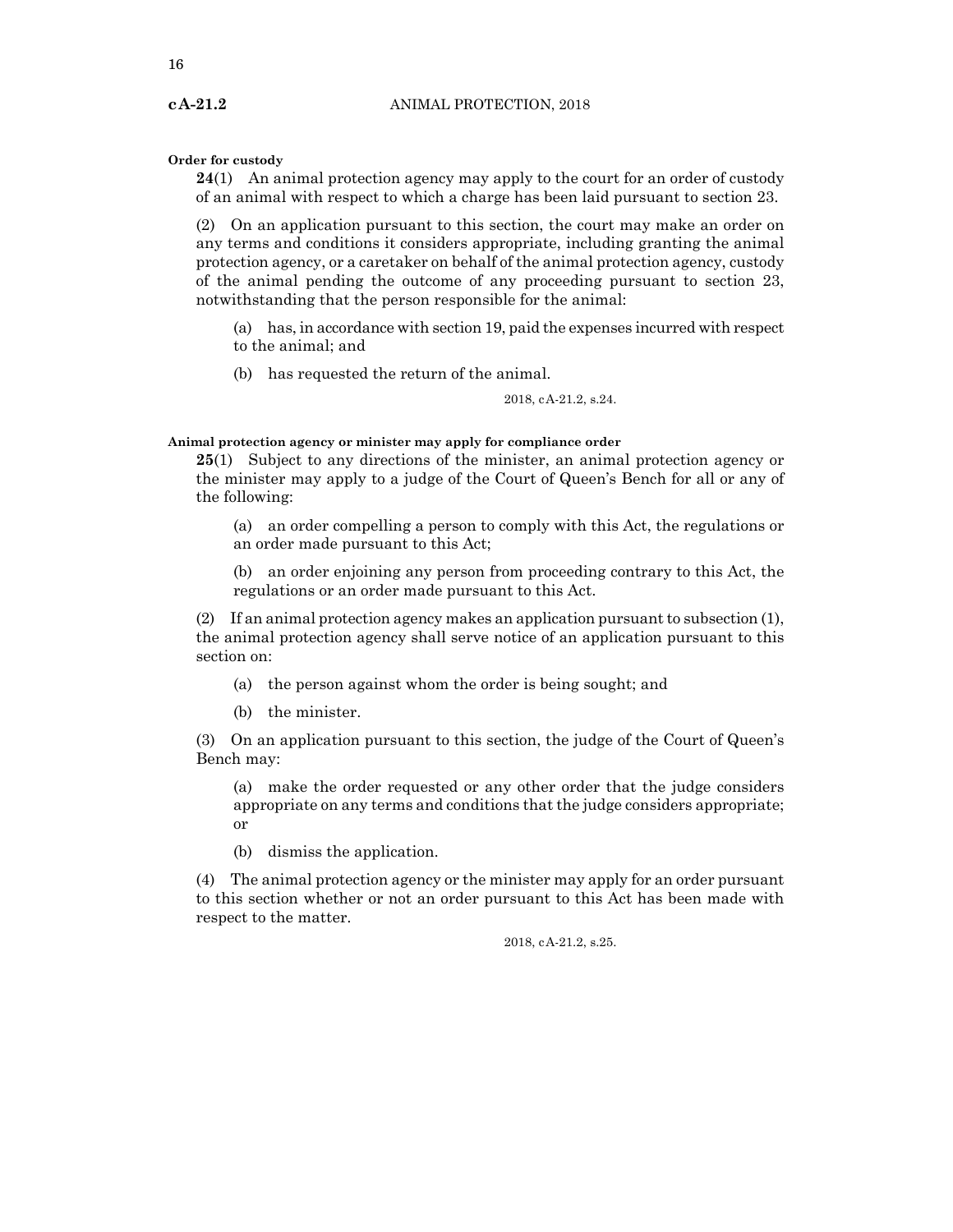#### ANIMAL PROTECTION, 2018 **cA-21.2**

**Immunity**

**26** No action or proceeding lies or shall be commenced against the minister, the Crown in right of Saskatchewan, any animal protection officer, veterinarian, caretaker, animal protection agency or officer or employee of an animal protection agency if that person is acting pursuant to the authority of this Part or the regulations made pursuant to this Part, for anything in good faith done, caused or permitted or authorized to be done, attempted to be done or omitted to be done by that person or by any of those persons pursuant to or in the exercise or supposed exercise of any power conferred by this Part or the regulations made pursuant to this Part or in the carrying out or supposed carrying out of any order made pursuant to this Part or any duty imposed by this Part or the regulations.

2018, cA-21.2, s.26.

#### **Service**

**27**(1) Any notice, order, decision or other document required by this Act or the regulations to be given or served is to be served personally or mailed by ordinary or registered mail to the last known address of the person being served or by any other prescribed means.

(2) A document served by ordinary mail or registered mail is deemed to have been received on the tenth business day following the day of its mailing, unless the person to whom it was mailed establishes that, through no fault of the person, he or she did not receive the document or that he or she received it at a later date.

(3) Irregularity in the service of a notice, order or decision does not affect the validity of an otherwise valid notice, order or decision.

2018, cA-21.2, s.27.

# PART 3 **Protection of Certain Animals against Dogs**

#### **Definitions for Part**

**28** In this Part:

**"dog"** means a domestic animal of the canine species;

**"protected animal"** means, subject to the regulations, any animal that is raised in captivity on a farm for the purpose of producing:

- (a) offspring; or
- (b) animal products, as defined in *The Animal Products Act*;

**"running at large"** means, with respect to a dog, not being on the premises of its owner and not being under the immediate, continuous and effective control of its owner.

2018, cA-21.2, s.28.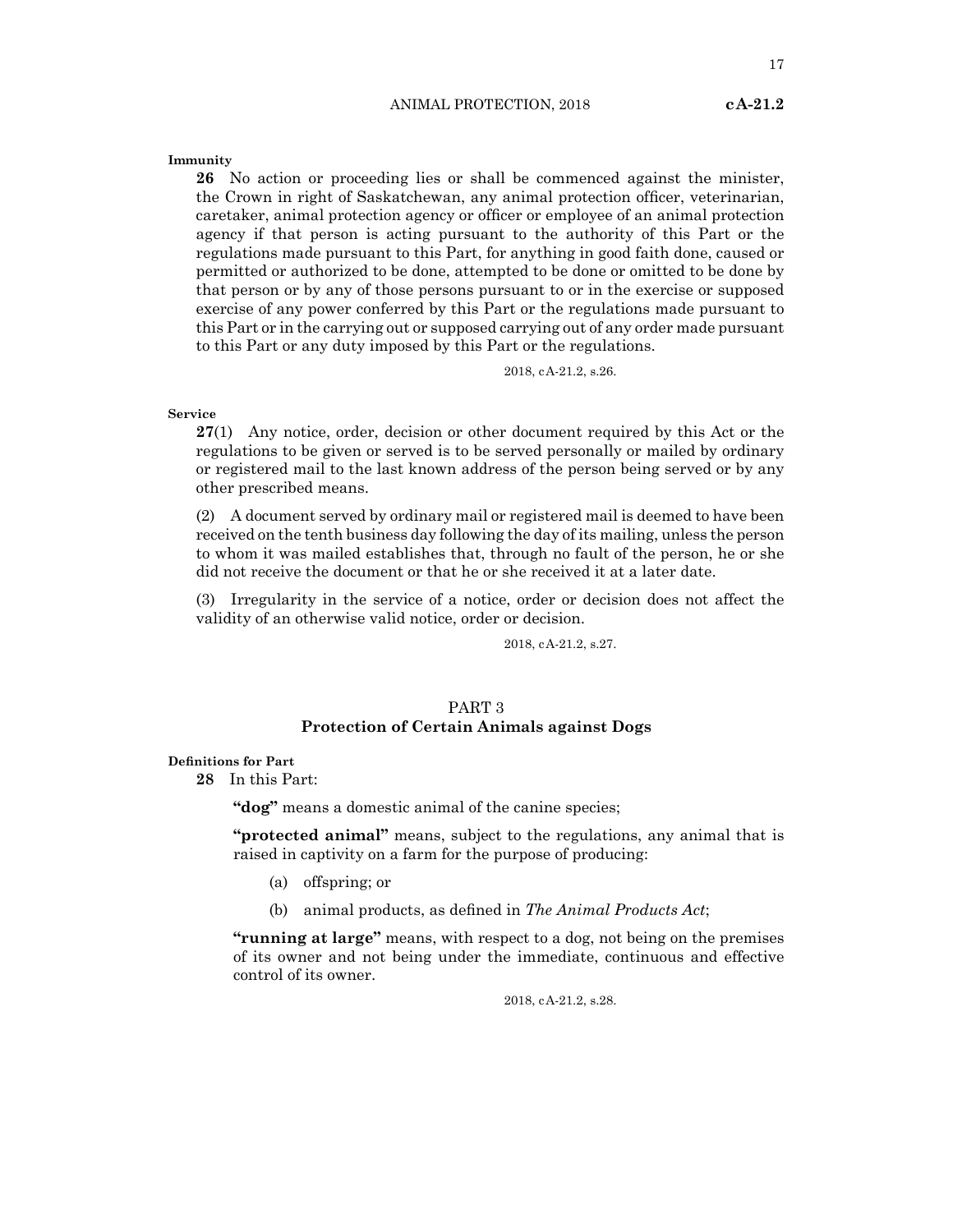#### **Dogs causing injury or damage**

**29**(1) Any person may destroy a dog if the person finds the dog:

- (a) running at large; and
- (b) attacking or viciously pursuing a protected animal.

(2) A person who destroys a dog pursuant to this Part shall destroy and dispose of the dog in the prescribed manner.

2018, cA-21.2, s.29.

#### **Offence and penalty**

**30**(1) Every person is guilty of an offence who destroys or disposes of a dog pursuant to this Part other than in the prescribed manner.

(2) A person who is guilty of an offence pursuant to subsection (1) is liable on summary conviction to a fine not exceeding \$5,000.

2018, cA-21.2, s.30.

#### **Action for damages**

**31**(1) No penalty imposed pursuant to section 30 bars an action by the owner or possessor of a protected animal for the recovery of damages for injury done to the protected animal by a dog.

(2) In an action for the recovery of damages for injury done to a protected animal by a dog:

(a) it is not necessary for the plaintiff to prove that the defendant knew of the dog's propensity to pursue and injure animals; and

(b) the defendant's liability does not depend on any previous knowledge of the dog's propensity to pursue and injure animals.

2018, cA-21.2, s.31.

# PART 4 **Protection of Service Animals**

#### **Definition for Part**

**32** In this Part, **"service animal"** means an animal that is trained to be used by:

(a) a person with a disability for reasons relating to his or her disability;

(b) a peace officer in the execution of his or her duties; or

(c) a person who is authorized by a peace officer to assist peace officers in their duties.

2018, cA-21.2, s.32.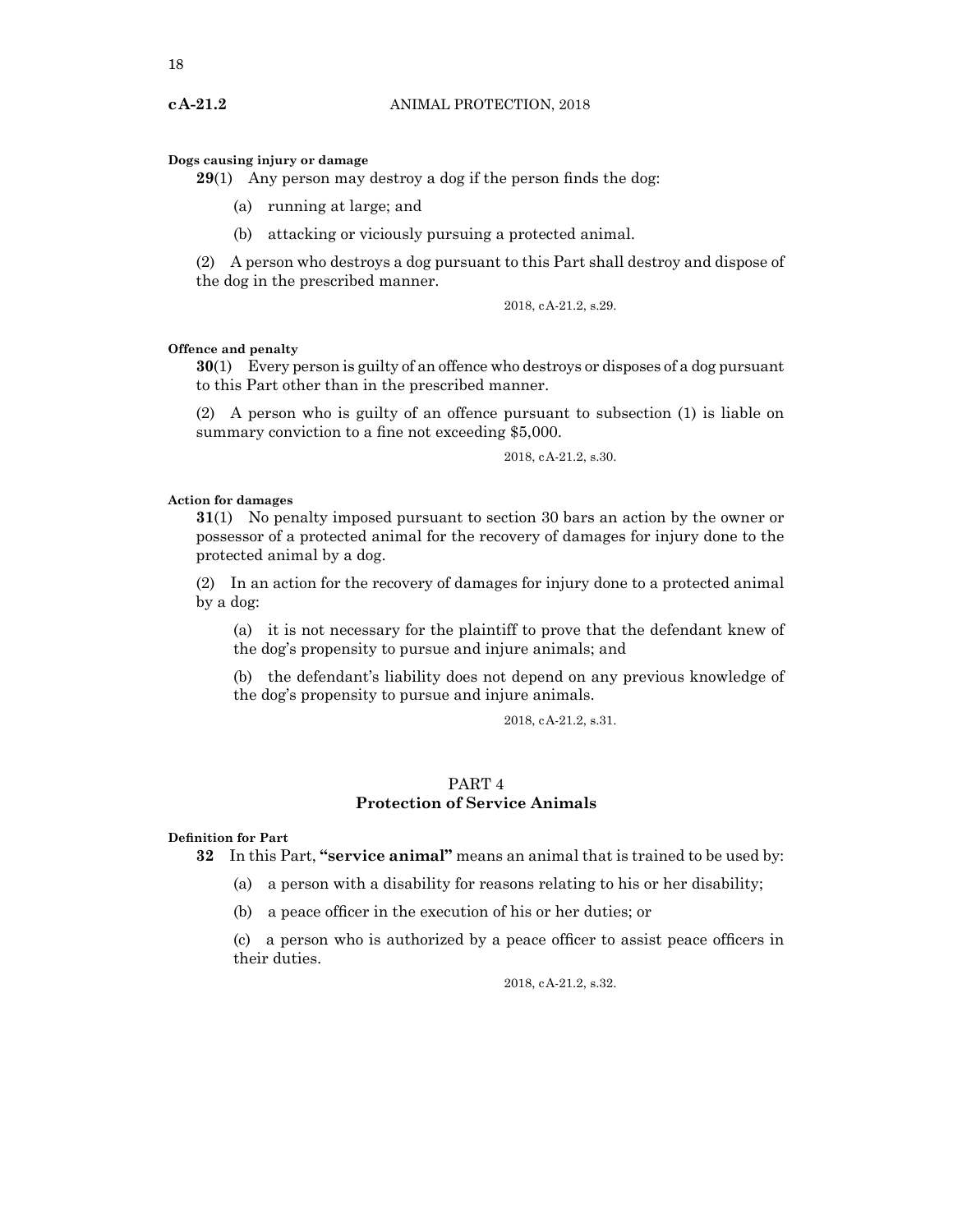#### **Interference with service animal prohibited**

**33**(1) No person shall harm, attempt to harm, touch, feed, impede or interfere with a service animal without lawful excuse or authority.

(2) No person responsible for an animal shall allow that animal to harm, attempt to harm, touch, impede or interfere with a service animal without lawful excuse or authority.

2018, cA-21.2, s.33.

#### **Offence and penalty**

**34**(1) A person who contravenes section 33 is guilty of an offence and liable on summary conviction to a fine of not more than \$25,000, to imprisonment for not more than 2 years or to both.

(2) In addition to any penalty imposed pursuant to subsection (1), the court may order the convicted person to pay compensation to the person responsible for the service animal for loss or damage suffered as a consequence of the commission of the offence, in an amount that the court may determine.

(3) The person to whom compensation is payable pursuant to subsection (2) may file a certified copy of the order in the office of the local registrar of the Court of Queen's Bench at the judicial centre nearest to the place where the person resides.

(4) A certified copy filed pursuant to subsection (3) has the same force and effect as if it were a judgment obtained in the Court of Queen's Bench for the recovery of a debt in the amount specified in the order, together with any reasonable costs and charges with respect to its filing.

2018, cA-21.2, s.34.

# PART 5 **Other Matters**

**Limitation on prosecution**

**35** No prosecution for a contravention of this Act or the regulations is to be commenced more than one year after the facts on which the alleged contravention is based first came to the knowledge of the minister.

2018, cA-21.2, s.35.

#### **Regulations**

**36** The Lieutenant Governor in Council may make regulations:

(a) defining, enlarging or restricting the meaning of any word or expression used in this Act but not defined in this Act;

(b) prescribing acceptable standards, codes of practice and guidelines for the care and handling of animals;

(c) prescribing organizations as animal protection agencies;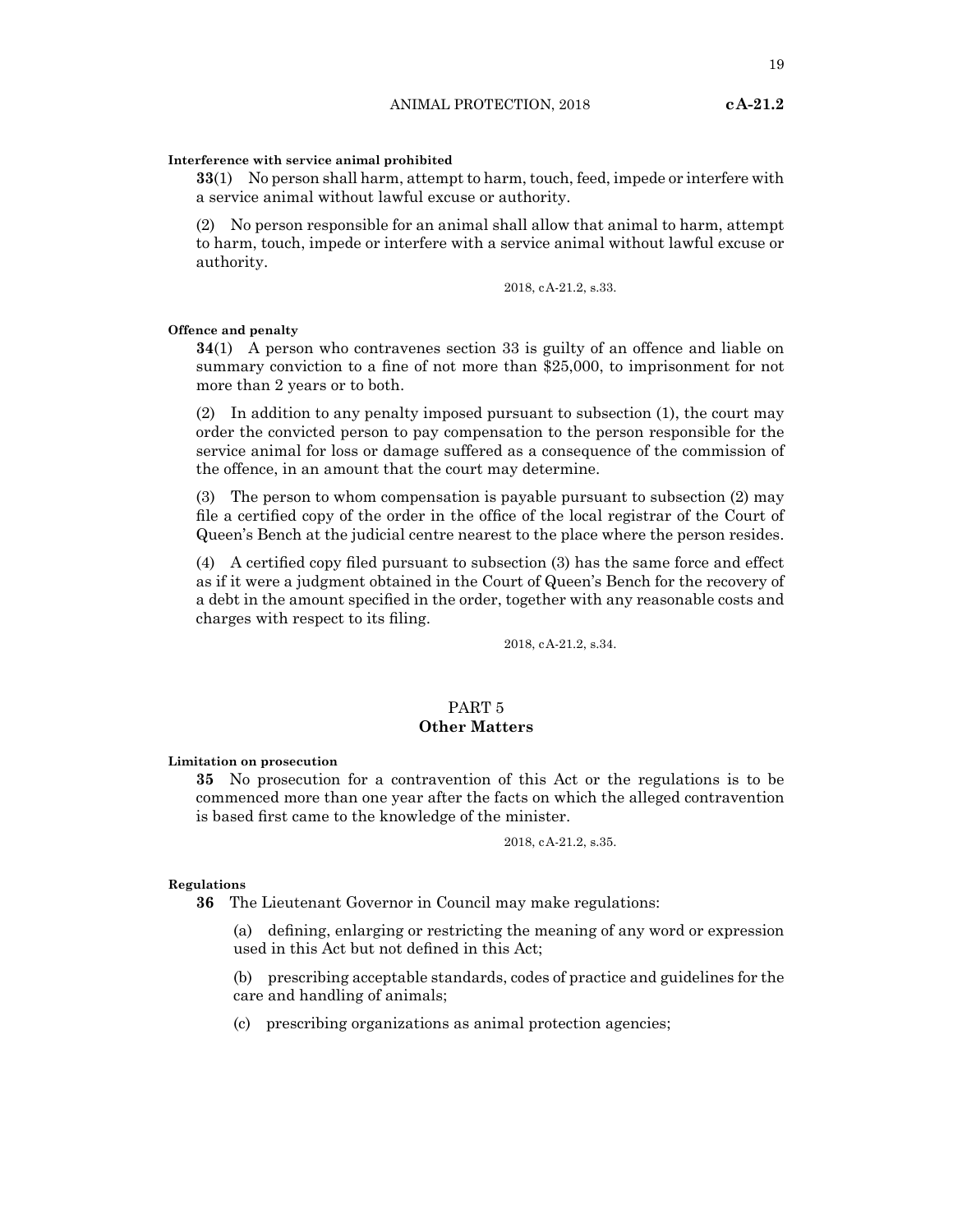20

(d) respecting the approval of organizations as animal protection agencies and the suspension and cancellation of approvals;

(e) for the purposes of Part 2, prescribing the qualifications required of persons to be appointed animal protection officers;

(f) prescribing animal protection officers or classes of animal protection officers that have the powers of peace officers to enforce Part 2;

 $(g)$  respecting the manner in which animals may be delivered into custody;

(h) for the purposes of clause  $13(4)(c)$ , prescribing the contents of a corrective action order;

(i) describing what constitutes taking reasonable steps to locate and notify a person responsible for an animal;

(j) prescribing, with respect to animals that are kept for sale, adoption, slaughter, hire or exhibition or for the provision of a service with respect to the animal:

(i) standards of design, construction and maintenance of the facilities in which the animals are kept; and

(ii) the standards, codes of practice and guidelines for the care with which the animals are to be maintained;

(k) respecting liens on animals pursuant to section 20 and providing for the detention and sale of the animals and for the disposition of the sale proceeds;

(l) for the purposes of subsection 27(1), prescribing other means of service;

(m) prescribing any forms required for this Act or the regulations;

(n) for the purposes of Part 3, prescribing the manner in which dogs that are subject to that Part are to be destroyed and disposed of;

(o) prescribing a date for the purposes of subsection 38(5);

(p) prescribing any matter or thing required or authorized by this Act to be prescribed in the regulations;

(q) respecting any other matter or thing that the Lieutenant Governor in Council considers necessary to carry out the intent of this Act.

2018, cA-21.2, s.36.

## PART 6

#### **Repeal, Transitional, Consequential Amendments and Coming into Force**

**SS 1999, c A-21.1 repealed**

**37** *The Animal Protection Act, 1999* is repealed.

2018, cA-21.2, s.37.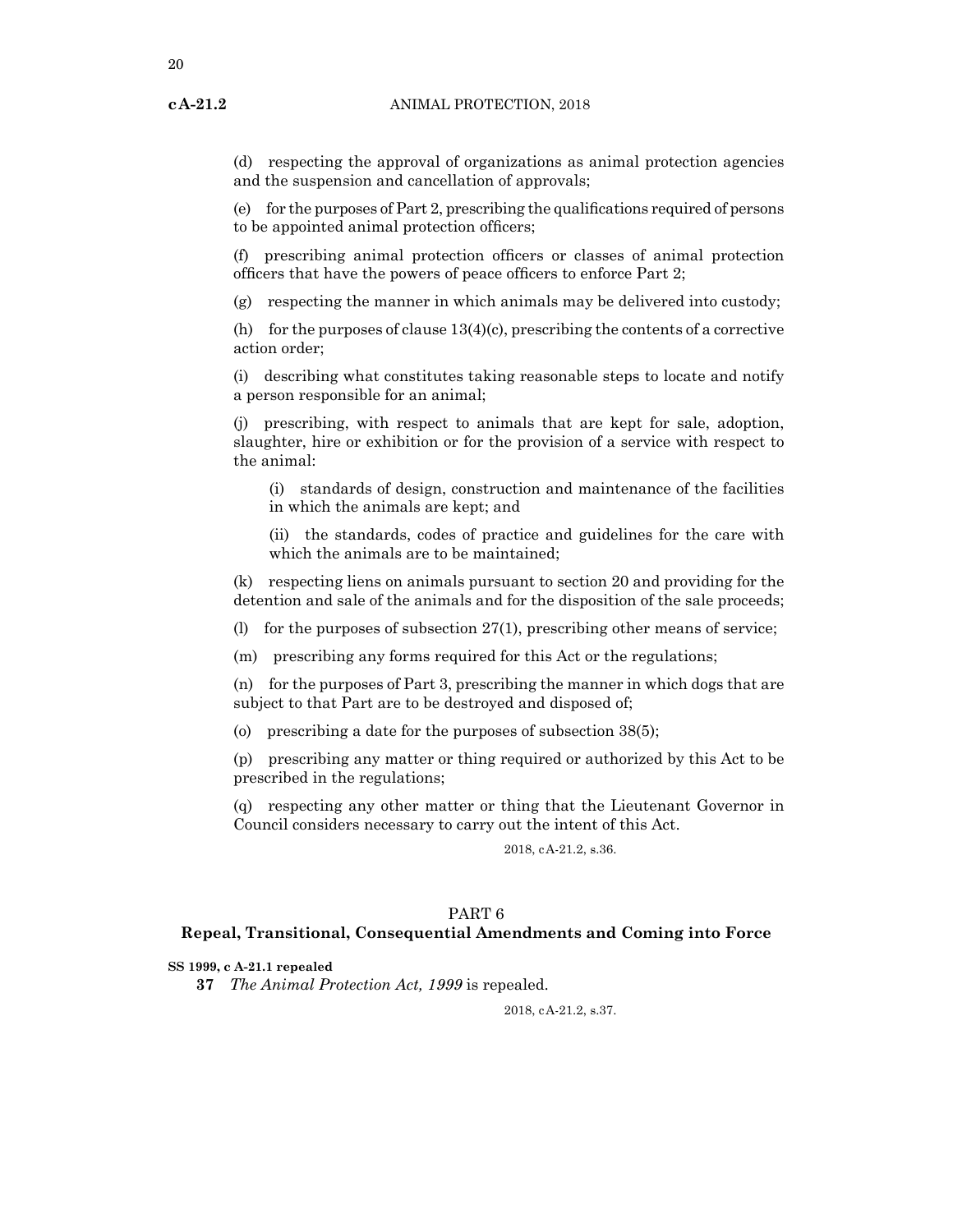**Transitional**

**38**(1) In this section, **"former Act"** means *The Animal Protection Act, 1999* as that Act existed on the day before the coming into force of this Act.

(2) The minister may, by order, designate a humane society that on the day before this section comes into force was providing enforcement of the former Act and that was approved pursuant to *The Animal Protection Regulations, 2000*, as those regulations existed on the day before the coming into force of this section, as an approved animal protection agency.

(3) If an animal protection officer was appointed pursuantto *The Animal Protection Regulations, 2000*, as those regulations existed on the day before the coming into force of this section, and the appointment for that animal protection officer is valid and not under suspension or cancellation on the day on which this section comes into force, the animal protection officer is deemed to be appointed as an animal protection officer for the purposes of this Act.

(4) If an animal protection officer was conditionally appointed as an animal protection officer pursuant to *The Animal Protection Regulations, 2000*, as those regulations existed on the day before the coming into force of this section, and the conditional appointment for that animal protection officer is valid and not under suspension or cancellation on the day on which this section comes into force, the animal protection officer is deemed to be conditionally appointed as an animal protection officer for the purposes of this Act.

(5) A designation pursuantto this section remains in force for the period commencing on the day on which this section comes into force and ending on a prescribed date.

2018, cA-21.2, s.38.

**SS 2005, c M-36.1, section 374 amended**

**39 Subclause 374(b)(iv) of** *The Municipalities Act* **is amended by striking out "**operating pursuant to *The Animal Protection Act, 1999***".**

2018, cA-21.2, s.39.

**SS 2010, c N-5.2, section 395 amended**

**40 Subclause 395(b)(iv) of** *The Northern Municipalities Act, 2010* **is amended by striking out "**operating pursuantto *The Animal Protection Act, 1999***".**

2018, cA-21.2, s.40.

**Coming into force**

**41** This Act comes into force on proclamation.

2018, cA-21.2, s.41.